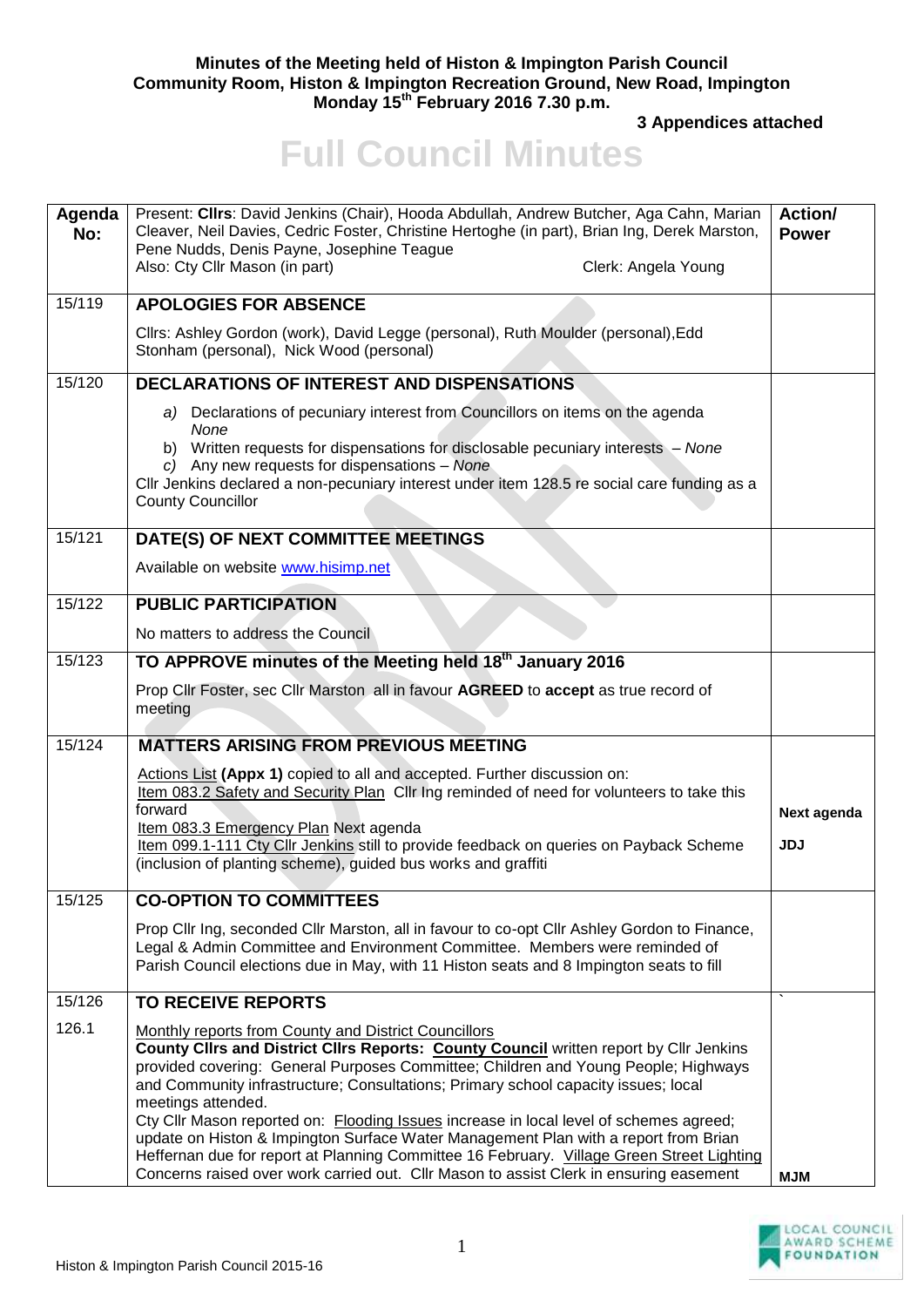|        | complied with and any necessary re-instatement carried out correctly. Further discussion:<br>2% additional Council Tax decision due 16 February; Uniting Care Partnership monitoring<br>work on-going; Primary Schools Update following views from members, agreed to invite<br>Cllr Count to Planning Committee or to meet a group of Councillors, up to date pupil roll<br>information to be requested for projections. Members keen to work with the County<br>Council on designing the planed consultation to best ensure it delivered solutions; Working<br>Together meeting between County Council and Parish Council members to look at working<br>more closely together had led into the Older Persons Workshop held 9 February. To be<br>followed up with County officers later in February; Guided Busway closure over weekend<br>Noted local businesses had not been advised; area in front of crossing keepers hut used<br>for this work required re-instatement. Cllr Jenkins agreed to contact Campbell Ross-Bain<br>to rectify<br><b>District Council</b> report provided by Cllr Stonham covering: Revised SCDC funding;<br>Northstowe meeting cancelled; Boundary Commission Review. Additional discussion on: | <b>Planning</b><br><b>Committee</b><br><b>JDJ</b> |
|--------|---------------------------------------------------------------------------------------------------------------------------------------------------------------------------------------------------------------------------------------------------------------------------------------------------------------------------------------------------------------------------------------------------------------------------------------------------------------------------------------------------------------------------------------------------------------------------------------------------------------------------------------------------------------------------------------------------------------------------------------------------------------------------------------------------------------------------------------------------------------------------------------------------------------------------------------------------------------------------------------------------------------------------------------------------------------------------------------------------------------------------------------------------------------------------------------------------------------------------------|---------------------------------------------------|
|        | City Council Board Cllr Manning had stood down, replaced by Cllr Burkett; Planning<br>Department Noted concern over service and lack of communication issues recently<br>experienced. Dist Cllrs urged to support the position. Members noted useful response on<br>previous queries raised at January meeting by Dist Cllr Cross                                                                                                                                                                                                                                                                                                                                                                                                                                                                                                                                                                                                                                                                                                                                                                                                                                                                                               |                                                   |
| 126.2  | Clerk's Report (Pq $1 \& 2$ ) (Appx 2) provided to all and accepted. Further discussion on:<br>Supplementary costs of cricket net project Noted legal requirements for contaminated<br>material and need to consider for all major developments. Appointment of a Project<br>Manager had helped resolve the issues quickly and efficiently; Elections in May details of<br>timetable to be circulated to all and made available for HINews.                                                                                                                                                                                                                                                                                                                                                                                                                                                                                                                                                                                                                                                                                                                                                                                     |                                                   |
| 126.3  | Chairman's Report (Appx 3) provided to all and accepted. Further discussion on: Doctors<br>Close footpath concerns over disrepair. Highways Committee instructed to form a policy:<br>What are our footpaths?<br>$\bullet$<br>How do people get round the village?<br>$\bullet$<br>Which ones are we looking after?<br>$\bullet$<br>April Full Council ideas encouraged for format. Suggestion for workshop on how the Parish<br>Council can increase its influence in the villages. In view of election in May could only be<br>seen as an exploration of ideas, not a commitment<br>APM 16 <sup>th</sup> May ideas for speaker welcomed, all ideas to Clerk and Chair<br>Council Structure Ideas An informal paper had been submitted, not an agenda item.<br>Discussion led to agreement may benefit from an environment workshop. Note made to                                                                                                                                                                                                                                                                                                                                                                              | <b>Highways</b><br>Comm                           |
| 126.4  | schedule from June<br>Other Committee Chair Reports/Items for Decision<br><b>Employment Committee now postponed to 26 February 2016</b><br>Environment Committee next meeting due 23 February. Homefield Park Estate Railings.                                                                                                                                                                                                                                                                                                                                                                                                                                                                                                                                                                                                                                                                                                                                                                                                                                                                                                                                                                                                  |                                                   |
| 126.5  | Confirmation that order for works in hand; work likely in Autumn 2016<br>Any Working Group/Task & Finish Group Reports<br>Public Art Working Party meeting to be called w/c 15 <sup>th</sup> June 2016. Glazed Pavilion<br>architects currently dealing with SCDC Planning Department and efforts being made<br>towards a promotion tie up. Only 2 sites met necessary criteria, Homefield Park and Manor<br>Field, with Manor Field excluded by structural engineers; BT Phone Box in Milton Road<br>now owned by Parish Council. Clerk to investigate opportunities for restoration<br>Neighbourhood Plan Task & Finish meeting held 2 February 2016. Proposals due at Full<br>Council March 2016. Clarified that anything published bore no weight until plan adopted<br>Youth Task and Finish membership of Task and Finish group confirmed as Cllrs Abdullah,<br>Butcher, Woods and Clerk A Young. Cllr Abdullah reported on meeting with County<br>Officers re employment and management of youth provision follow up meeting due 4 March<br>2016, following which first Task and Finish meeting was planned                                                                                                              |                                                   |
| 15/127 | TO ACCEPT COMMITTEE REPORTS note actions and agree                                                                                                                                                                                                                                                                                                                                                                                                                                                                                                                                                                                                                                                                                                                                                                                                                                                                                                                                                                                                                                                                                                                                                                              |                                                   |
| 127.1  | Recreation Committee draft minutes of the meeting held 25 <sup>th</sup> January provided to all and                                                                                                                                                                                                                                                                                                                                                                                                                                                                                                                                                                                                                                                                                                                                                                                                                                                                                                                                                                                                                                                                                                                             |                                                   |
| 127.2  | accepted. Next meeting due 29 February<br>Planning Committee draft minutes 26 January provided to all and accepted. Next meetings                                                                                                                                                                                                                                                                                                                                                                                                                                                                                                                                                                                                                                                                                                                                                                                                                                                                                                                                                                                                                                                                                               |                                                   |
| 127.3  | due 16 <sup>th</sup> February, 1 March, 15 March<br>Highways Committee draft minutes 4 February provided to all and accepted. Next meeting<br>due 21 April                                                                                                                                                                                                                                                                                                                                                                                                                                                                                                                                                                                                                                                                                                                                                                                                                                                                                                                                                                                                                                                                      |                                                   |